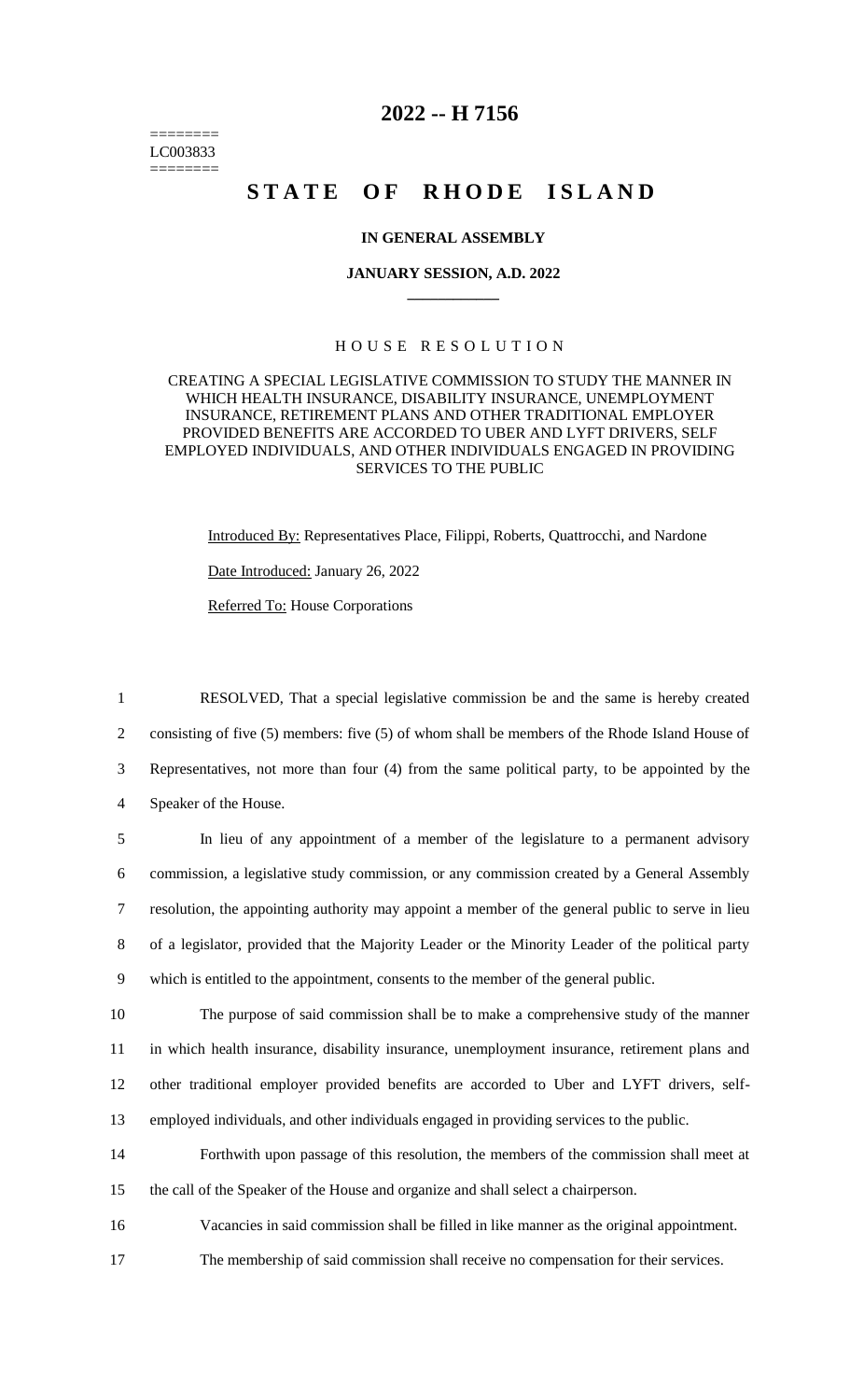- All departments and agencies of the state shall furnish such advice and information, documentary and otherwise, to said commission and its agents as is deemed necessary or
- desirable by the commission to facilitate the purposes of this resolution.
- The Speaker of the House is hereby authorized and directed to provide suitable quarters for said commission; and be it further
- RESOLVED, That the commission shall report its findings and recommendations to the
- House of Representatives no later than January 5, 2023, and said commission shall expire on

March 5, 2023.

======== LC003833 ========